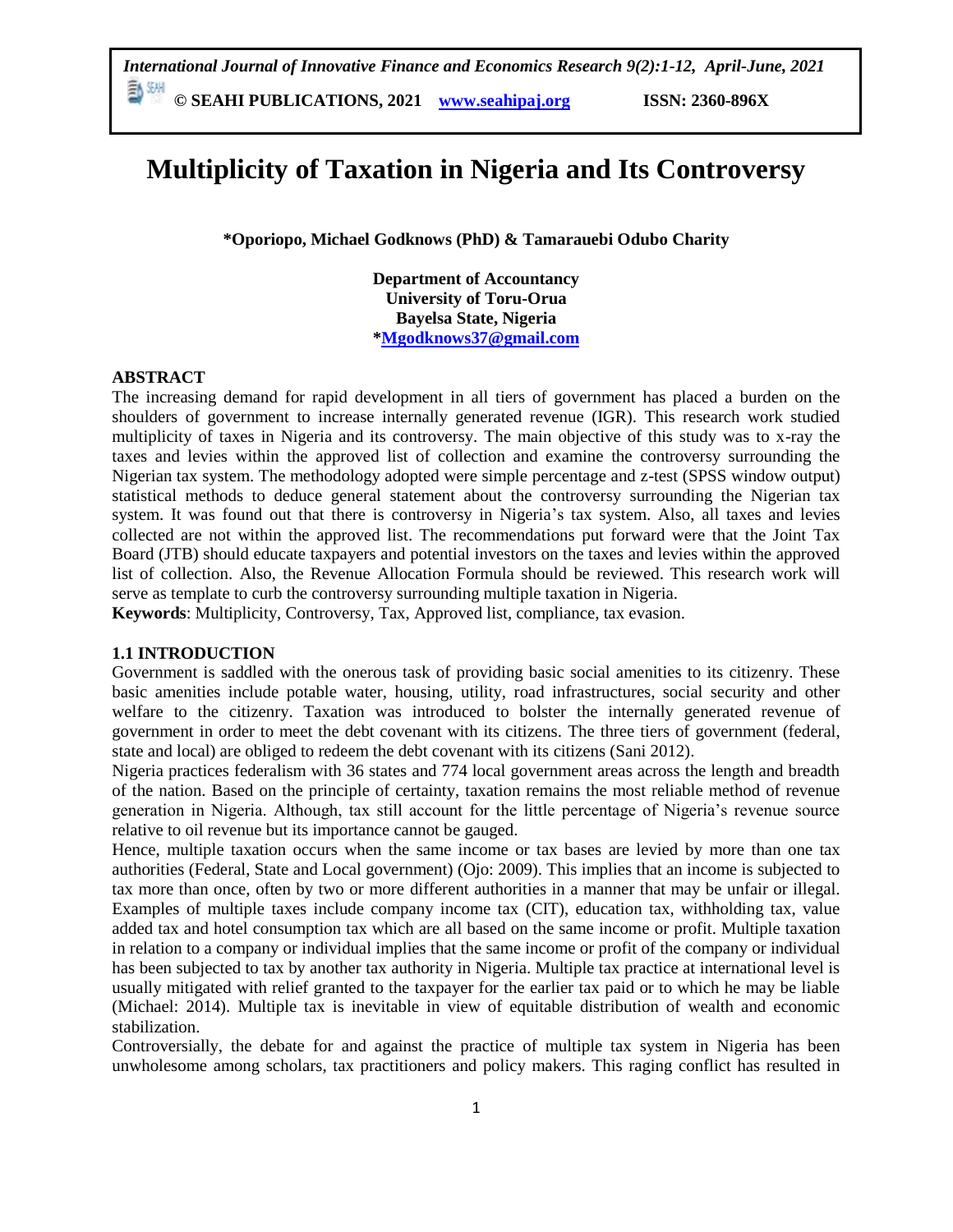negative tax payers attitude and compliance towards civic obligations. This ugly trend has resulted in increasing rate of tax evasion and avoidance.

CITN (2010) in the National tax policy document corroborated the above assertion by noting that in Nigeria, like other developing countries, income tax administration is characterized by low level of compliance because of the ugly menace of multiple taxation.

The quest to increase the internally generated revenue at all tiers of government gave birth to this monster "multiple taxation". The taxing right of each of the tiers of Government has raised incidences of multiple taxation on both corporate bodies and individual (Humphrey: 2010). Humphrey, further opined that "the desire to increase revenue and capture tax within each of the jurisdiction has brought about cases where the tiers of government have crossed path and the ultimate burden of these multiple taxes are borne by the taxable entity".

This research effort is geared towards examining the right to tax vested on the tax authorities of each level of government and the controversy of multiple taxation amongst the tiers of government which has become a norm in order to shore up revenue. Tax administration and collection is not only a Nigeria's problem but also a global problem. This is occasioned by poor legislation, greed, high rate of illiteracy, poor tax awareness, and inadequate orientation.

### **1.2 Statement of the Problem**

Though, the Nigeria tax system is fraught with so many challenges, the following shall suffice.

The controversy is caused by the nature of Nigeria's tax system.

There are incidences of illegal taxes and levies in the Nigerian tax system.

# **1.3 Objective of the Study**

The general objective of this study is to examine the controversy surrounding multiple taxation in Nigeria. Specifically, the study has to examine the following:

- 1. The controversy surrounding Nigeria's tax system.
- 2. Whether all taxes and levies collected are within the approved list.

### **1.4 Research Questions**

The research questions are:

- 1. What is the controversy surrounding Nigerian tax system?
- 2. Are all the taxes and levies collected within the approved list?

### **1.5 Hypothesis of the Study**

The hypotheses to be tested in this study include:

- $H_1$ : There is no controversy surrounding Nigeria's tax system.
- H1: All taxes and levies collectible in Nigeria are within the approved list.

### 1.6 **Organization of the Study**

This research work focuses on the multiplicity of taxation in Nigeria and its controversy. The study is organized into five sections; background to the study, conceptual framework, methodology, data presentation, analysis and discussion, conclusion and recommendation.

### **2.1 CONCEPTUAL FRAMEWORK**

Though, the actual history of multiple taxation of Nigeria is a little bit obscure, Sani (2012) observed that, ―Multiplicity of taxation began to rear its ugly head in Nigeria in the late 1980's when revenue accruing to states and local government from the Federation Account began to dwindle. In view of the overdependence on revenue from the Federation Account, most states never had a functional board of internal revenue. Izedomi (2010) as quoted by Oboh, Yeye and Isa (2013) also supported the claim that multiple taxation started in the late 1980's. They opined that the dwindling revenue allocation from the federation account made some states to source for alternative sources of revenue to meet the development needs of its citizens.

But Ipaye (2012) asserted that multiple taxation became prevalent in Nigeria in the late 1990s during the military regime of General Sani Abacha of blessed memory. Ipaye further stressed that the military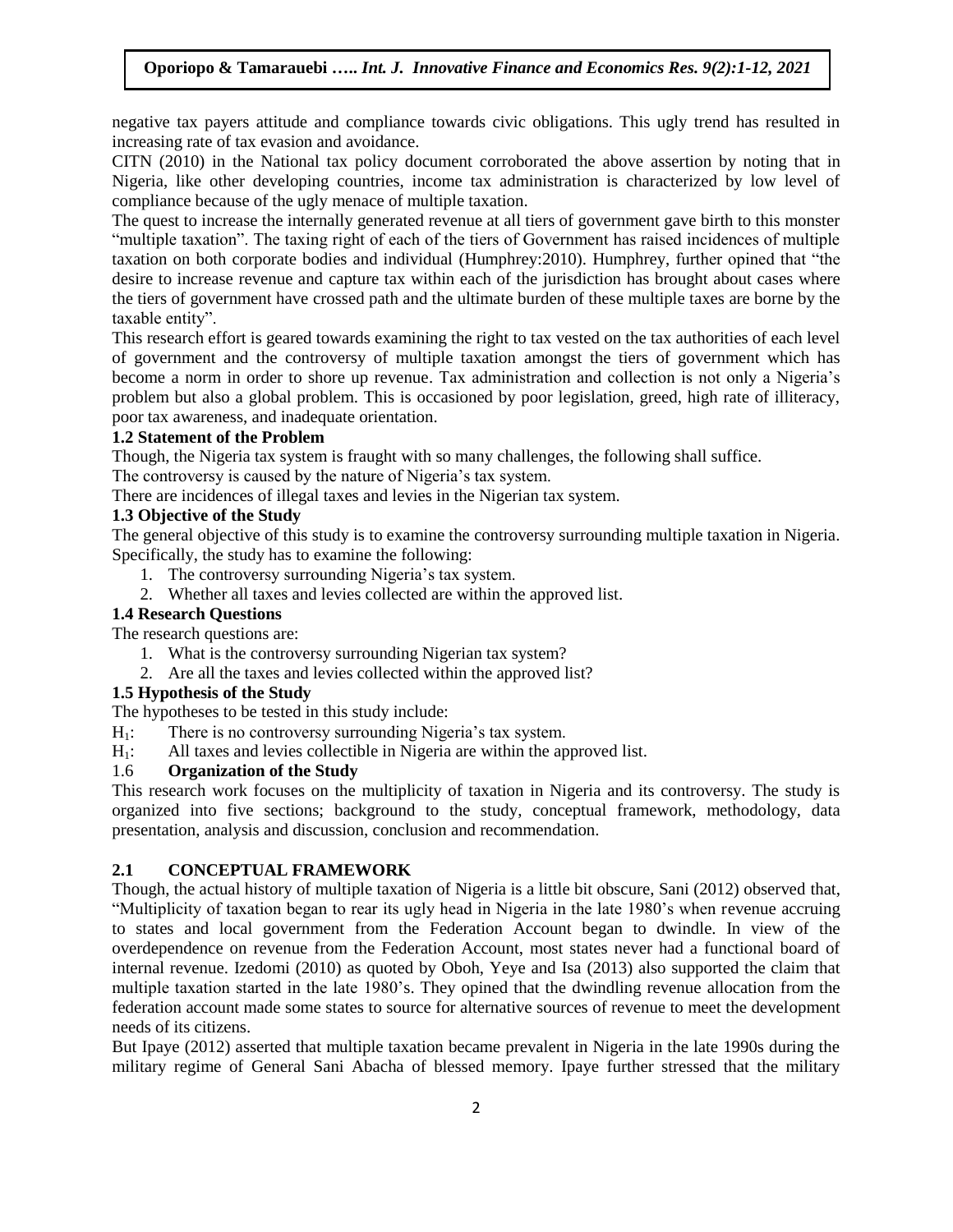government swiftly adopted what was commonly called Accelerated Revenue Generation programmes and appropriated consultants to audit corporate entities and recover various unpaid taxes and levies.

The consultants commenced with a review of the rates and fees payable by different corporate entities. The consultants discovered that most of the levies were arbitrarily too high and without legitimacy. But because the quest by states to increase their internally generated revenue no action was taken to remedy the monster at infancy.

In swift response, the Joint Tax Board drew a list of taxes collectible by each tier of Government. The list was ignored by states who were in dire need of boosting their revenue (Sani: 2012).

The plethora of multiple taxes made the federal government to suspend major parts of the 1979 constitution in order to curb incidence of multiple taxation in states. The federal government then created tax agencies, Boards of internal revenue for states and revenue committees for local government areas. This was in addition to the Taxes and Levies (Approved list for collection) Decree No. 21 of 1998 for each tier of government.

Ipaye (2012) argued that though, the taxing powers of federal government and state government may be derived directly from the 1999 constitution, the taxing right of local government is still within the residual list and under the control of states Houses of Assembly according to the provision of the 1999 constitution. This is the reason multiple taxation exist more at the Local Government Level.

Hence, the National Tax Policy document defined multiple taxation to include "the imposition of the same or similar taxes on the same or similar taxes on the same income base, transaction, or person by one or more levels of government, in one or more jurisdictions. The above definition revealed that multiple taxation is a compulsory charge on the same base by more than one tax authorities. The levels of government or tax jurisdiction could be local, state and federal government. For instance, profit from super market shop is subjected to VAT by FIRS environmental levies by state government and also local government revenue committee. Smith (2011) opined that multiple taxation refers to the tax system in which taxes are levied on various items or bases.

While Omesi, Teerah & Nzor (2014) defined multiple taxation as the levying of tax by two or more jurisdictions on the same declared income (in the case of income taxes), assets (in the case of capital gains taxes), or financial transaction (in the case of sales tax). We can infer from the above definition that multiple taxation could relate to the same income subjected to tax by more than one relevant tax authorities. For instance, profit of companies being charged for company income tax (CIT) and also dividend being exposed to withholding tax as well as workers salary being open to PAYE tax. Even assets like building is exposed to property tax and capital gains tax.

Abiola (2012) refers to multiple taxation as the various unlawful compulsory payments being collected by the local and state governments without appropriate legal backing through intimidation and harassment of the payers. Abiola argued that collection of such taxes is characterized by the use of stickers, mounting of roads blocks, use of revenue agents/consultants, including motor part touts.

Nonetheless, multiple taxation is the imposition of charges or levies by more than one or two tax authorities on the same income, profit or profit of individual, corporate entities or property. It is pertinent to point out that multiple taxation is more prevalent in local government areas.

Multiple taxation is a cancer on corporate entities in view of its negative impact on the economy. Dangote (2001) in Bassey (2013) as quoted by Omesi, Teerah and Nzor (2014) explained that the manufacturing industries are confronted with multiple statutory levies and taxes which are clearly duplicate of what other tiers of government charge. This affirms the fact that multiple taxation is a threat to foreign direct investment (FDI) in Nigeria. This is also occasioned by myriad of problems in the Nigeria's tax administration ranging from non registration, poor documentation and non identification.

Uguru (2013) noted that the hospitality industry is currently fraught with avalanche of taxes such as registration of hospitality premises, stamp duty, VAT, Nigerian Tourism development corporation, Pay-As-you Earn (PAYE), sign post, environmental levy, waste disposal, water supply, operation permit among others. No wonder, Rasaq, former president of chartered institute of Taxation of Nigeria (CITN)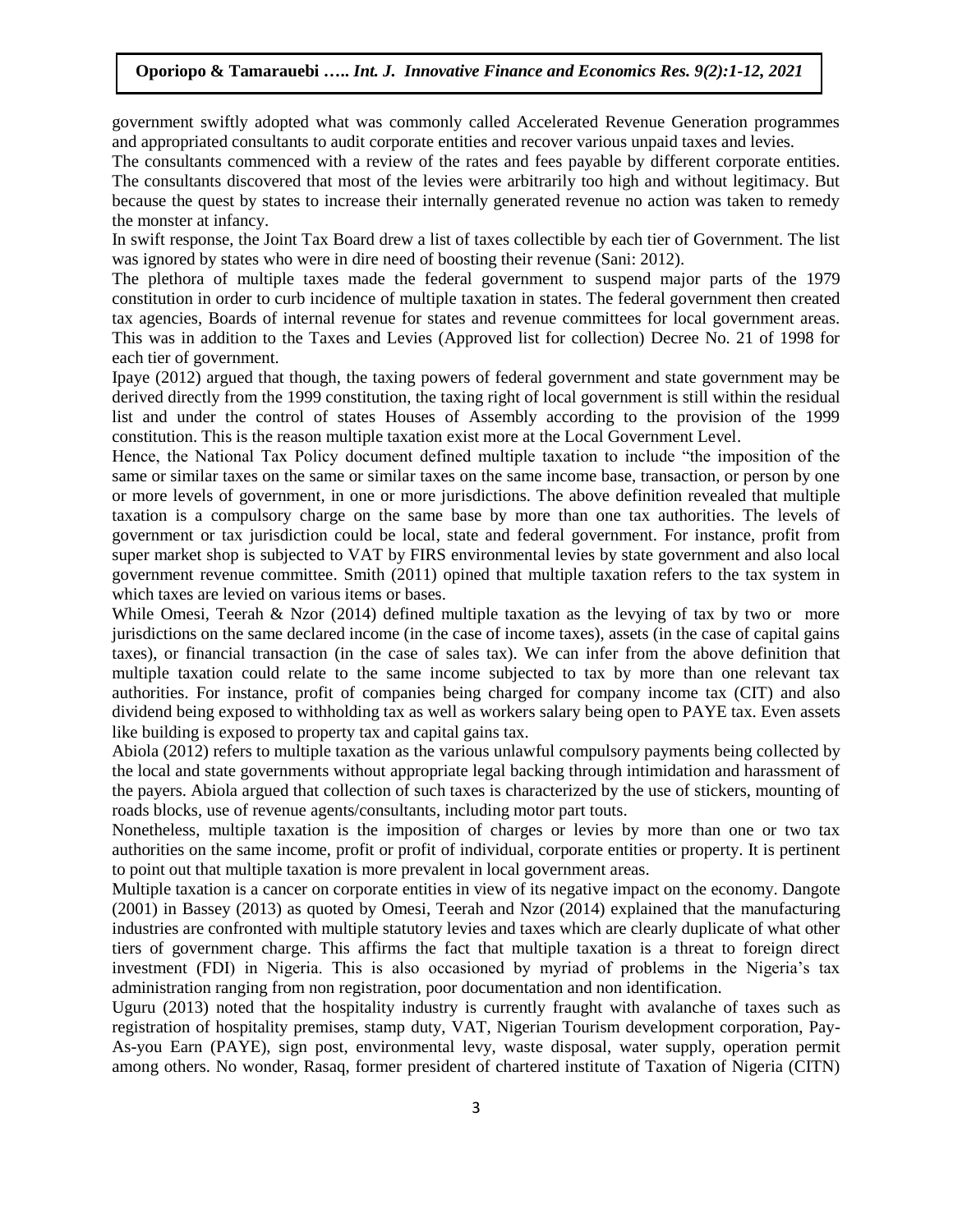described these taxes as extortions, stating that multiple taxation is more prevalent in local government councils.

In his words:

‗We are not unaware that a situation exists where virtually all the local government in the country are charging arbitrary taxes which are in consonance with the law" he noted.

Almost all tiers of government is engaged in this uncoordinated tax administration system. The introduction of new taxes and levies is on the increase year in year out by all tiers of government.

The non refusal by the public to comply with these illegal taxes/levies by individuals and corporate bodies has resulted in illegal closure and arrest.

Several factors have been adduced for this trend (multiple taxation) in Nigeria such as unfair revenue formula, dwindling state income from federation account, unhealthy state rivalries, lack of political will to stop multiple taxation by some states and local government as well as improper training of revenue agents etc (Sankay, Olufemi & Fulibus; 2013). The present economic recession in Nigeria is heralding more incidences of multiple taxation because most state government is looking inward to divesting its economy.

# **2.2 Overview of Nigeria Tax System**

The overriding philosophy of taxation in Nigeria is revenue generation by Government. But in developed economies, tax is a medium in which the citizens contribute fund to a common fund for the purpose of development.

Nigeria operates a federal system of government and tax right is decentralized amongst the three tiers of government. The respective power of the tiers of government is contained in the exclusive list, concurrent and residual list for federal, state and local government respectively.

The taxing power is vested in Federal Inland Revenue Service (FIRS) for Federal Government, State Board of Internal Revenue (BIR) for states and revenue committee for local government.

Recent reforms by Federal Inland Revenue Service (FIRS) include the introduction of Taxpayers Identification Numbers (TIN), Automated Tax System (ATS) and the e-payment systems. Offiong (2002) stated that the approved list of collection of taxes and levies are prescribed by decree 1998 of the federal government for the three tiers of government which include the following:

# **Part I – Federal Government (Taxes and Levies)**

- 1. Company income tax
- 2. Withholding tax
- 3. Petroleum profits tax
- 4. Value added tax
- 5. Education tax
- 6. Capital gains tax
- 7. Stamp duties on body corporate and residents of the federal capital Territory, Abuja
- 8. Personal income tax

# **Part II – State Government (Taxes and Levies)**

These include:

1.Pay – as – you Earn (PAYE) and direct taxation like self assessment.

- 2.Withholding tax (individuals only)
- 3.Capital gains tax ( individuals only)
- 4.Stamp duties on instruments executed by individuals
- 5.Pools betting and lotteries, gaming and casino taxes
- 6.Real estate taxes
- 7.Business premises registration fee

8.Development levy (individuals) not more than N100 per annum on all taxable individuals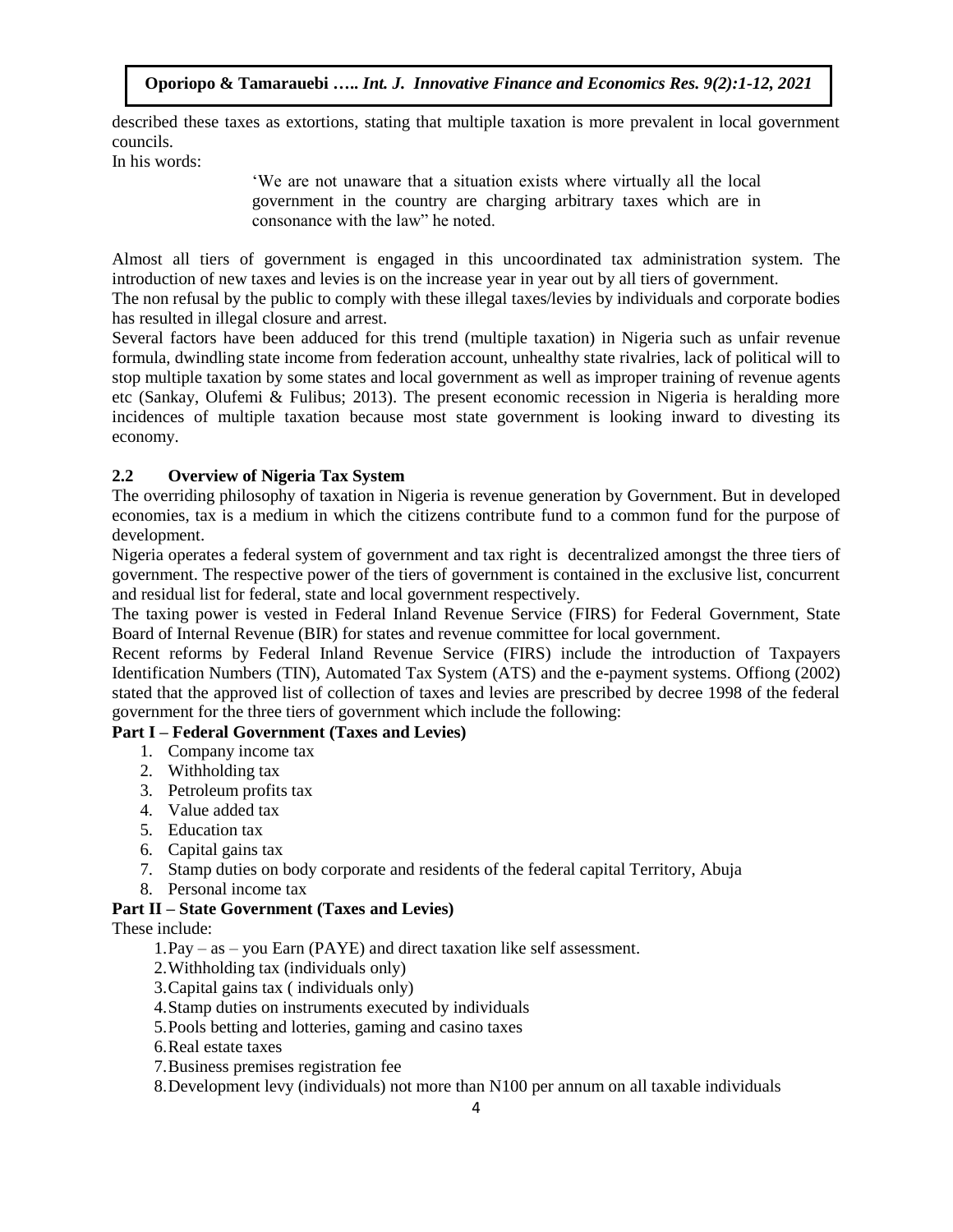9.Naming of street registration fees in the state capital.

- 10. Right of occupancy fees on lands owned by the state government in urban areas of the state
- 11. Market taxes and levies established with state fund.

# **Part III: Local Government (Taxes And Levies)**

# **It includes the following:**

- 1.Shops and kiosks rates
- 2.Tenement rate
- 3.On and off liquor license fees
- 4.Slaughter slab fees
- 5.Marriage, birth and death registration fees
- 6.Naming of street registration fee, excluding any street in the state capital
- 7.Rights of occupancy fees on land in rural areas, excluding those collectible by state and federal government.
- 8.Market taxes and levies excluding any market where state finance is involved.
- 9.Motor part levies
- 10. Domestic animal license fees
- 11. Bicycle, truck, canoe, wheel barrow and court fees other than mechanically propelled truck
- 12. Cattle tax payable by cattle farmers
- 13. Merriment and road closure levy
- 14. Radio and television license fee (other than radio and television transmitter).
- 15. Vehicle radio license fees (to be imposed by the local government of the state in which the car is registered).
- 16. Wrong parking charges
- 17. Public convenience, sewage and refuse disposal fees.
- 18. Customary burial ground permit fees
- 19. Religious places establishment permit fees
- 20. Signboard and advertisement permit fees.

# **2.3 MULTIPLE TAXATION IN NIGERIA**

It is very clear in the approved list of collection in the 1998 Decree No. 21 of the approved taxes and levies that there are a total of 39 taxes and levies in the constitution. There are 8 taxes and levies in the Exclusive list for the federal government, II in the concurrent list for state government and 20 in the residual list for local government.

But at present, analysts and industrialists have observed that there are more than 154 taxes and levies in Nigeria. The concept of Internally Generated Revenue (IGR) has motivated the federal government, state and local government to go ultra viral in their revenue drive. All the tiers of government have gone beyond the taxes and levies approved list of collection in order to increase their revenue for development.

In collaboration, Izedomi (2010) argued that the more a taxpayer transports his goods and services across many local governments in the country, the more he is exposed to multiple taxation. No state or nation can develop without interstate business.

Small and medium scale enterprises find it difficult to survive the unfriendly tax environment in Nigeria.

The real sector (manufacturing sector) is exposed to multiple taxation such as import duties, export and excise duties, education tax, VAT and withholding tax. Corporate bodies pay company income tax and shareholders pay withholding tax from the same profit.

Uguru (2013) opined that multiple taxation is more rife in the hospitality industry such as hotel consumption tax, restaurant tax, wine tax, food tax or levies, VAT. These amounts to multiple taxation. These multiple taxes payable on business profit will result inflation. This is retarding growth in the hospitality industry. Most of the aforementioned taxes and levies are ultra vire (outside the approved list of taxes and levies collection). Even if the charges and levies are legal, it is sometimes arbitrary. The arbitrary charges contravene the principle of certainty.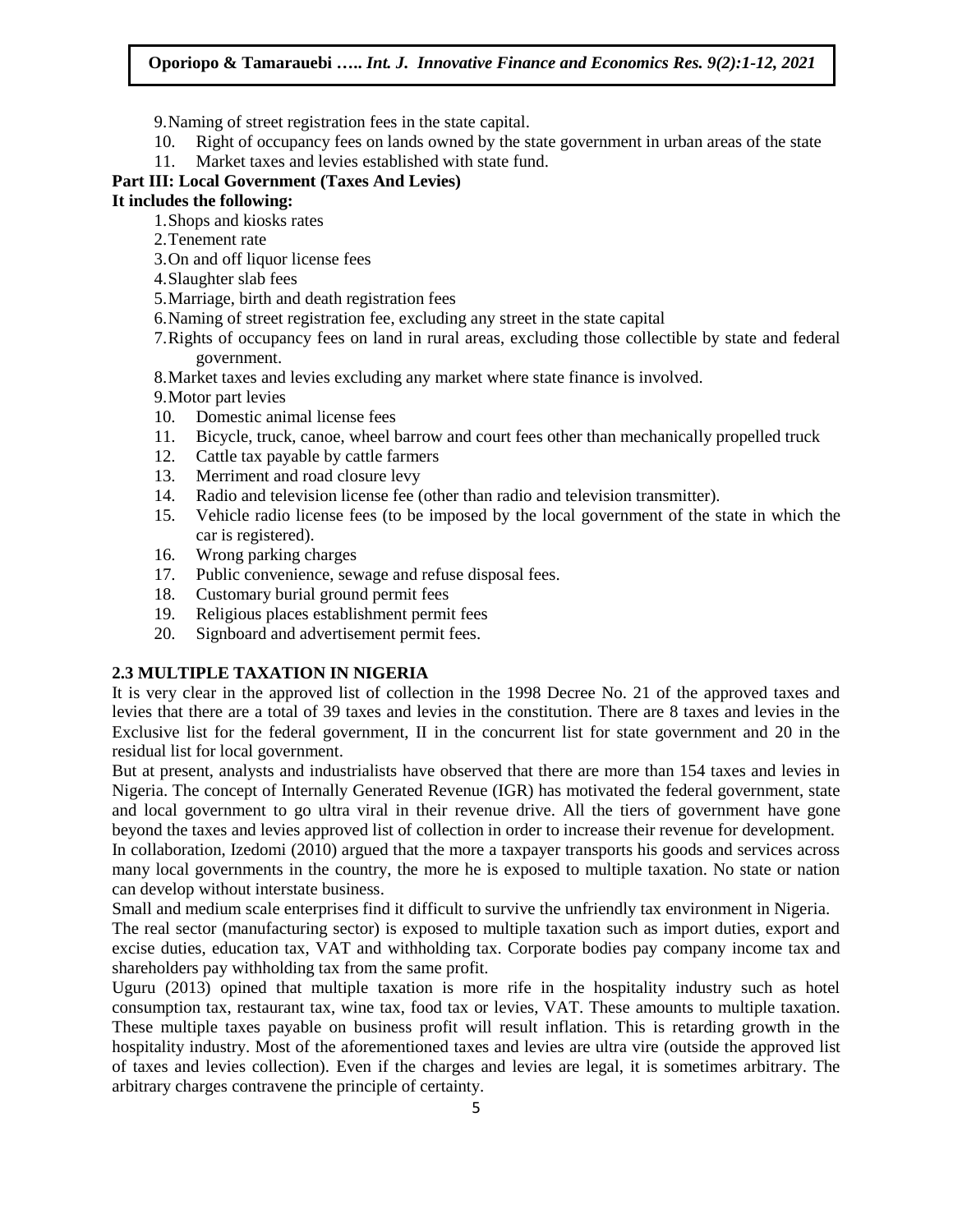Charges and levies are being increased annually without established parameters. For instances, fees for Aviation Height Clearance Certificate (AHCC) of masts and towers installed by telecommunication companies were increased from as much as 1000 – 4000% in 2005 (industrial study group: 2012).

Ordinarily, most telecommunication companies would have built more based station to address poor quality of service but they are constrained by the huge taxes and levies from federal and local government councils. Nwokoro (2013) confirmed this argument by asserting that multiple taxation is a huge threat to investment and expansion. He further argued that output from investment is inversely proportional to input in the telecommunication sector because of the harsh tax environment. For instance, in 2009, Imo State Ministry of Petroleum and Environment introduced an Environment Audit review and certification fee of N30,000 per site without constitutional backing. This was done in a bid to increasing the internally generated revenue of the state for development. Be that as it may, it has to be within the framework of the law.

Duru (2013), Oseni (2014), Ipaye (2012) asserted that multiple taxation is more rife at the local government level such as radio levy, wagon levy, generator levy, tenement rate etc. Most of these levies are unknown to law. The case of Eti-Osa local government Vs Jegede in 2007 is still fresh in our minds.

The third tier of government is in dire need of development in view of its location. Local government councils shift the task of development to rural dwellers. The introduction of unknown taxes and levies and the attendant shift of responsibilities to the citizens is not only extortionary but also impoverishing the rural populace.

The situation is a duplication of head/subhead from the approved list of Decree 1998 in order to increase their respective IGR.

At a launcheon organized by the Manufacturers Association of Nigeria (MAN) Lagos state branch of MAN, the branch chairman, Okejie decried the effect of multiple taxation in Lagos State on industrialist. Okejie enumerated the following taxes and levies collectible to include: environmental development levy/charge, environment impact assessment levy, land use charge, Lagos State Environment Protection Agency (LASEPA) Levy (Laboratory Analysis), Ministry of Transport (MDT) road worthiness charge, LASEPA petroleum storage charge for tanks above. 10,000 litres, solid waste charge, chemical storage permit, Lagos State Waste Management Authority (LAWMA) levy for waste disposal and Lagos State fire service. Okejie asserted that multiple taxation is a direct consequence of the shoddy tax administration in Nigeria. This is increasing the cost of transacting business in the country as a result of the unfriendly tax environment. The tax regime in some states is outrageous and driving away investors. This is because most of the plethora of taxes and levies collectible are outside the approved taxes and levies for collection in the concurrent list for states government.

The federal government of Nigeria is also involved in this outrageous tax drive. For instance, there is the National Environmental Standards Regulatory and Enforcement Agency (NESREA) and Federal Environmental Protection Agency (FEPA), though, defunct but some people are still collecting FEPA levy (Chikodi: 2012). Ideally, there is supposed to be only one levy covering the environment. But, the federal government, state government and local government collection of environmental levy under any guise and nomenclature.

No wonder, the World Bank's Doing Business index (DBI) rating has placed Nigeria in a distant 125<sup>th</sup> among over 130 countries (Kuye 2010). Also, the Fitch rating of Nigeria is now BB – ranking instead of the previous B+ rating: This poor economic rating is occasioned by the inhuman investment climate. It is used by the poor fiscal policy, lack of tangible economic policy to drive economic variables. Corruption and poor infrastructural facilities are causative factor of this hold up.

#### **2.4 The Controversy**

Whatsoever that is alien to the Nigerian constitution and our culture is likely to be reviewed. The imposition of some alien taxes and levies outside the decree 1998 approved list of collection is the cause of the controversy. The illegal levies and charges have pitched the citizenry against governments at all levels. For instance, fees for Aviation Height Clearance Certification (ATTCE) of masts and towers were increased as much as 1000 – 4000% in 2005.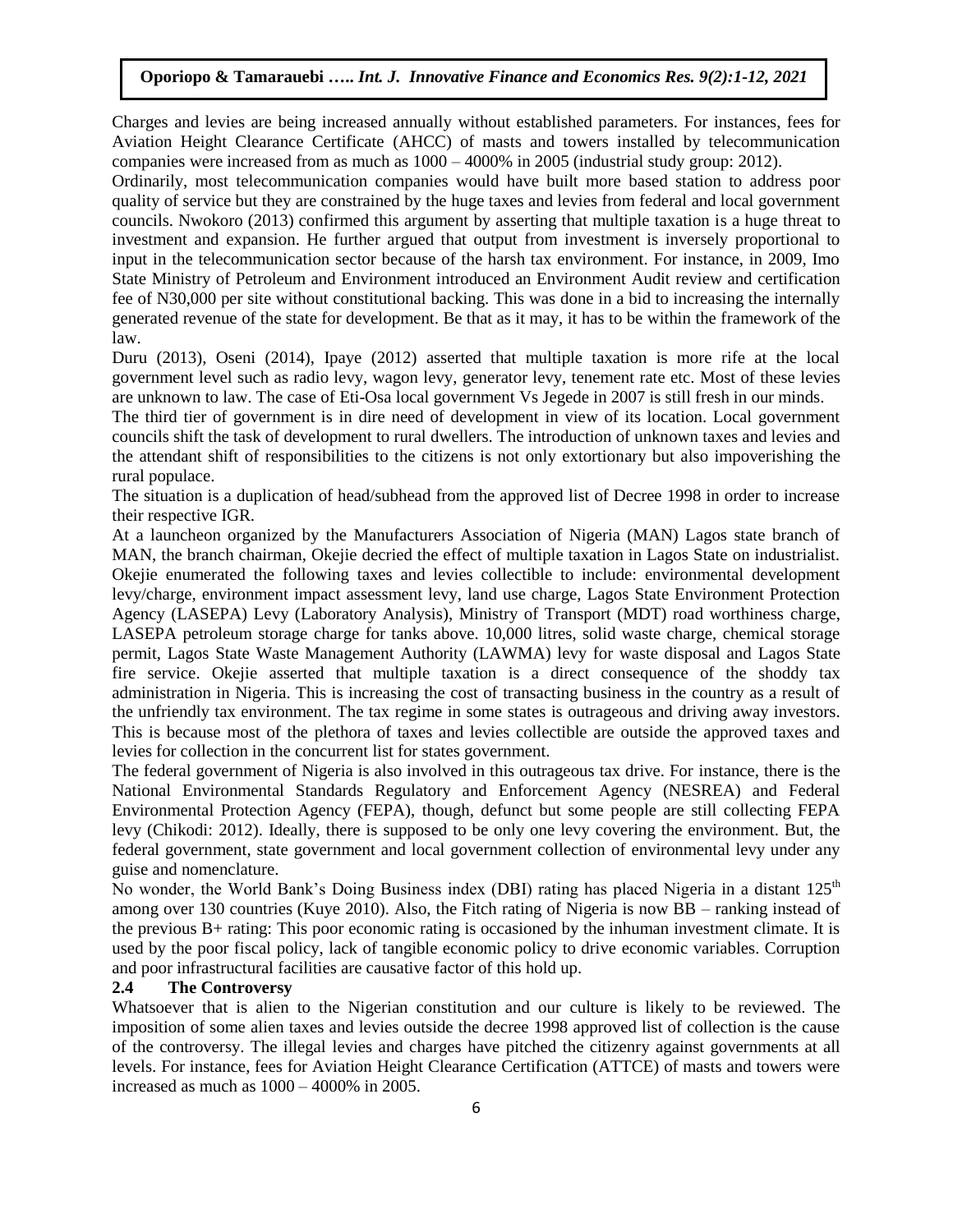The case between Lagos State Government and Federal Government on VAT over Jurisdiction is contentious. Some states in Nigeria have kicked against the collection of VAT in their territory while others have been tacit.

The case between Bayelsa State Board of Internal Revenue and FIRS in the collection of VAT and PAYE is also unresolved. The use of consultants in revenue drive has rather worsen the menace. Consultants fashion out taxes and levies without appropriate constitutional backing. Consultants are entitle to percentage proportionate to the amount generated. Consultants introduce unknown taxes and levies other than the ones in the approved list of collection based on the arrangement with their employers.

Consequently, consultants resort to the use of task force and security personnel for enforcement. It is on record that most relevant tax authorities resort to extra judicial methods to drive home their demand. The collection of taxes and levies both legal and illegal apply unapproved methods such as arbitrary site closure, seizure of equipment, arrest, physical attacks among others.

Some states have attempted to legitimize the illegality by enacting laws to reinforce the ugly trend. The Lagos State infrastructure maintenance and Regulatory Agency (LASIMAR) ACT, 2004 was enacted to regulate telecommunication companies but was nullified by Federal High Court. Similarly, the introduction of N30,000 Audit Review Certificate fee by Imo State Ministry of Petroleum and Environment was also declared illegal.

It is prohibitive to block high ways in a bid to collecting taxes and levies but agents block high ways to collect taxes and levies. Specifically, the Federal Government through the Joint Tax Board has banned the use of unorthodox method such as blocking of high ways to press home their levy.

Also, there is an attempt to banning the use of consultants to end illegality in taxation. Be that as it may, incidences of multiple taxation can be addressed through tax Appeal Tribunal or Federal High Court is saddled with the responsibility of setling tax disputes. Lagos State Government has Tax Audit Committee (TARC). The Lagos State Tax Audit Reconciliation Committee is charged with the responsibility of resolving tax disputes. The National Tax Policy Document has prescribed the Nigeria's governors Forum, National Economic council amongst others as appropriate mechanism for resolving tax disputes before recourse to Supreme Court.

### **3.1 METHODOLOGY**

The researcher employed survey research method in view of the fact that the study involves the collection of opinion, attitudes, description and perceptions from respondents regarding particular issue. A simple random sampling of 137 shops was selected in Yenagoa, Bayelsa State Capital. A total number of 137 questionnaires were distributed to the selected shops, out of which 120 questionnaires were returned which formed the basis for the data analysis. The researcher used both primary and secondary data. Primary data were gotten through personal interviews and questionnaires distributed. Secondary data were gotten from the perusal of past records, Journals, Magazines and other publications. The data were analyzed using simple percentage and z-test to test the hypothesis.

# **4.1 DATA PRESENTATION, ANALYSIS AND DISCUSSION**

|              | <b>Response</b> | Frequency | Percentage |
|--------------|-----------------|-----------|------------|
| a            | All the times   | 78        | 65%        |
|              | Not at all      |           | 3%         |
| $\mathbf{c}$ | Most times      | 33        | 27.5%      |
| d            | Time            |           | 4.2%       |
| <b>TOTAL</b> |                 | 120       | 100%       |

### **Table 4: Do you pay tax?**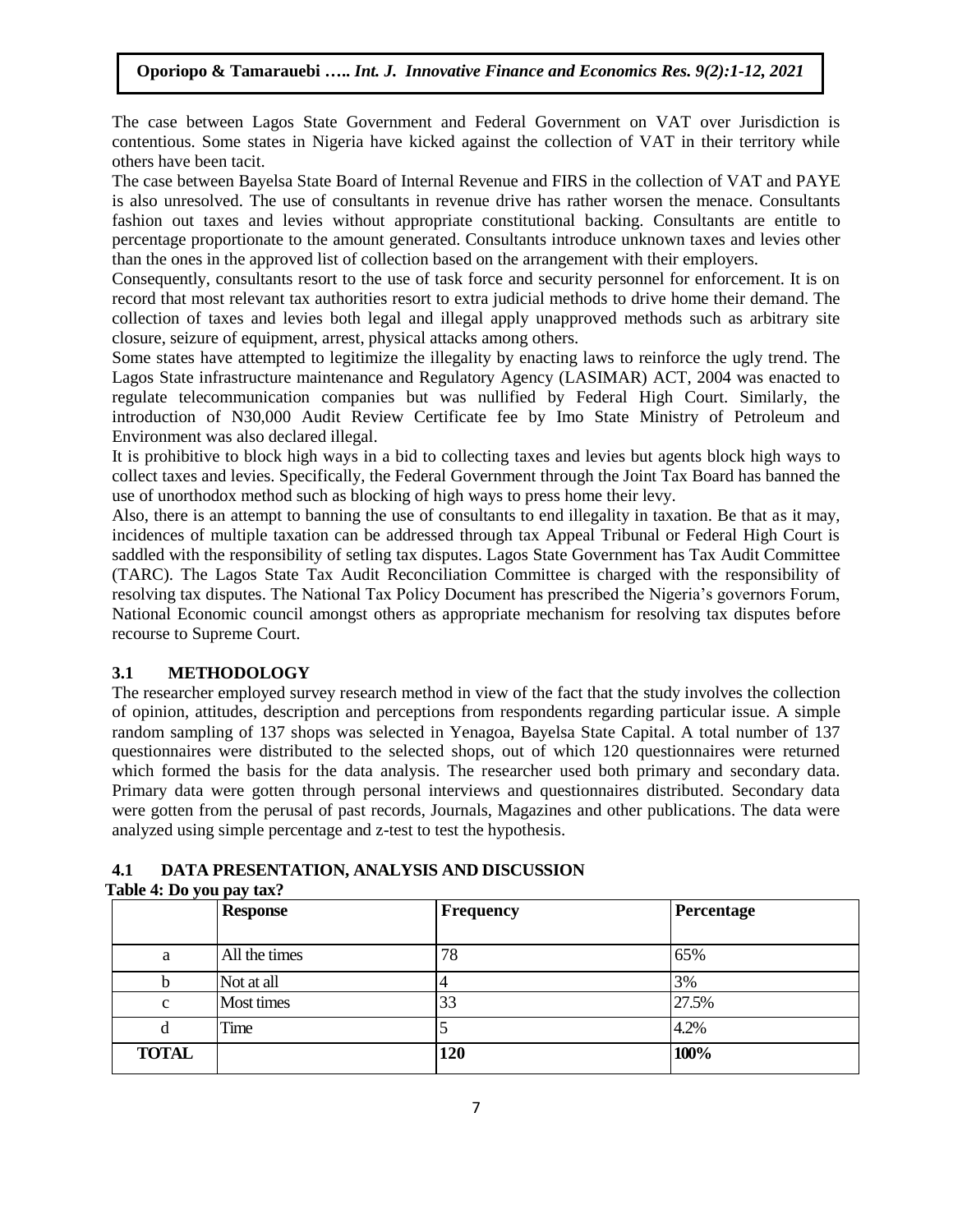The table above reveals that 65% of the respondents pay tax always, 3% of the respondents do not even pay tax, 27.5% of the respondents pay tax most times.

|              | <b>Response</b> | Frequency | Percentage |
|--------------|-----------------|-----------|------------|
|              |                 |           |            |
| a            | Two             | 47        | 39%        |
| $\mathbf b$  | Three           | 37        | 31%        |
| $\mathbf c$  | One             | Nil       |            |
| d            | More than three | 36        | 30%        |
| <b>TOTAL</b> |                 | 120       | 100%       |

### **Table 4.2: How many agencies do you pay tax to?**

The table above reveals that 39% of the respondents pay tax to more than two agencies, x 31% of the respondents pay tax to three agencies, 30% of the respondents pay tax to more than three agencies and no respondent pay tax to a single agency.

|              | <b>Response</b> | <b>Frequency</b> | Percentage |
|--------------|-----------------|------------------|------------|
| a            | Agree           | 52               | 43%        |
| b            | Disagree        | 11               | 9%         |
| $\mathbf c$  | Strongly agree  | 45               | 37%        |
| d            | Indifferent     | 12               | 10         |
| <b>TOTAL</b> |                 | 120              | 100%       |

**Table 4.3: Do they use security personnel to ensure compliance?**

The table above reveals that 43% of the respondents are of the opinion that revenue agents use security personnel to press home their demand, only 9% of the respondents disagree that revenue agents use security personnel

|              | <b>Response</b> | <b>Frequency</b> | <b>Percentage</b> |  |  |  |  |
|--------------|-----------------|------------------|-------------------|--|--|--|--|
| a            | Agree           | 20               | 16%               |  |  |  |  |
| D            | <b>Disagree</b> | '2               | 10%               |  |  |  |  |
| $\mathbf{c}$ | Strongly agree  | 39               | 32.5%             |  |  |  |  |
| d            | Indifferent     | 49               | 40%               |  |  |  |  |
| <b>TOTAL</b> |                 | 120              | 100%              |  |  |  |  |

#### **Table 4.4 : Are the tax known to law?**

The table above reveals that 32.5% of the respondents disagree that the tax collected is permitted by law, 40% of the respondents do not even known the position of the respondents agree that tax collected are permitted by law.

### **4.2 Test of Hypothesis**

The researcher used z- test statistical method to test the hypothesis with the help of an expert statistician using SPSS software package.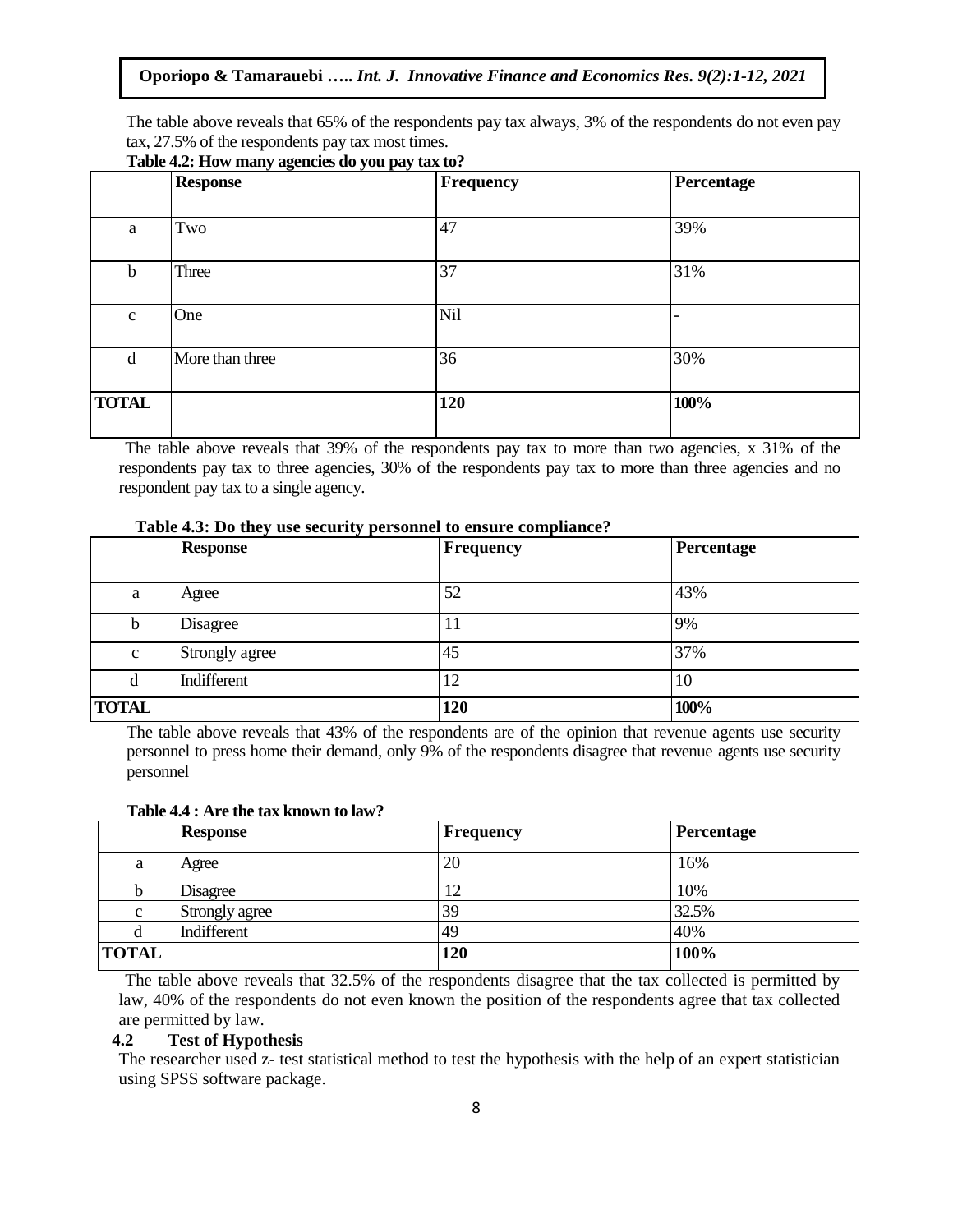Ho: All taxes and levies collectable in Nigeria are not within the approved list

 $H_A$ : All taxes and levies collectable in Nigeria are within the approved list

Table 4.1 Descriptive statistics on illegal tax and levies in Nigerian system

|                                     | N   | Mean | <b>Std Deviation</b> | <b>Std Error Mean</b> |
|-------------------------------------|-----|------|----------------------|-----------------------|
| Whether the taxes<br>and levies are | 120 | 2,96 | 873                  | 080                   |
| known to law                        |     |      |                      |                       |

Table 4:5 Z Test on the illegal and levies in the Nigeria tax system.

|                                                                  | Df | $\mathrm{Sig}$<br>$\varphi$<br>tailed) | Mean<br>Difference | 95% confidence interval of<br>the difference |  |
|------------------------------------------------------------------|----|----------------------------------------|--------------------|----------------------------------------------|--|
| Whether the taxies and $\vert$ 37.101<br>levies are known to law | 19 | 000                                    | 2.958              | 2.80                                         |  |

Table 4.1 demonstrates descriptive statistics of mean (2.96), Standard division (.87) and Standard Error of mean (.08). From table 4.5, the Z test computed 37.10 is greater than the critical value 1.980 with 119 degree of freedom (df) at .05 level of significance for a  $2$  – tailed test (Zc = 37.10, P < .05).

#### **Decision Rule**

The decision rule is to accept the null hypothesis if the Z comuted value is less than the Z table value, otherwise reject the null hypothesis

Ho: The is no controversy in the Nigeria tax system

 $H_{\Delta}$ : There is controversy in the Nigeria tax system

|                                       | Mean | <b>Std Deviation</b> | <b>Std Error Mean</b> |
|---------------------------------------|------|----------------------|-----------------------|
| The used of security personnel by tax | 4.09 | 917                  | .084                  |
| agency to ensure compliance           |      |                      |                       |

| Table 4.7 Z-Test on the controversy in the Nigeria Tax System |  |  |
|---------------------------------------------------------------|--|--|
|                                                               |  |  |

|                                |        | Df | Sig<br>$(2 -$ | Mean       |                | 95% confidence interval of |
|--------------------------------|--------|----|---------------|------------|----------------|----------------------------|
|                                |        |    | tailed)       | Difference | the difference |                            |
| The<br>security<br>- of<br>use | 48.897 |    | .000          | 4.092      | 3.93           | 4.26                       |
| personnel by tax agency        |        |    |               |            |                |                            |
| to ensure compliance           |        |    |               |            |                |                            |
|                                |        |    |               |            |                |                            |

Source: SPSS Window output

Table 4.6 demonstrates descriptive statistics of mean (4.09), Standard division (.92) and Standard Error of Mean (.08). From table 4.7, the Z test computed 48.89 is greater than the critical value 1.980 with 119 degrees of freedom (df) at 05 level of significance for a 2 – tailed.

### **5.1 DISCUSSION OF FINDINGS**

From table 4.5, the z test computed 37.10 is greater than the critical value 1.980 with 119 degree of freedom (df) at 05 level of significance for a z-tailed test ( $zc = 37.10$ ,  $p < 05$ ). The decision rate is to accept the null hypothesis if the computed value is less than the z table value, otherwise reject the null hypothesis.

Since the z computed 37.10 is greater than the z critical value 1.980, the null hypothesis is rejected. Thus, it is concluded that most taxes/olives are not within the approved list. From the Z-test in table 4.7 the ztest computed 48.89 is greater than the critical value 1.980 with 119 degree of freedom (df) at 05 level of significance for a 2-tailed. The decision rule is to accept the null hypothesis if the z critical value is less than the z table value, otherwise reject null hypothesis. Since the z computed 4.09 is greater than the Z critical value 1 980, the null hypothesis is rejected. Thus, it is concluded that there is controversy in the Nigerian tax system.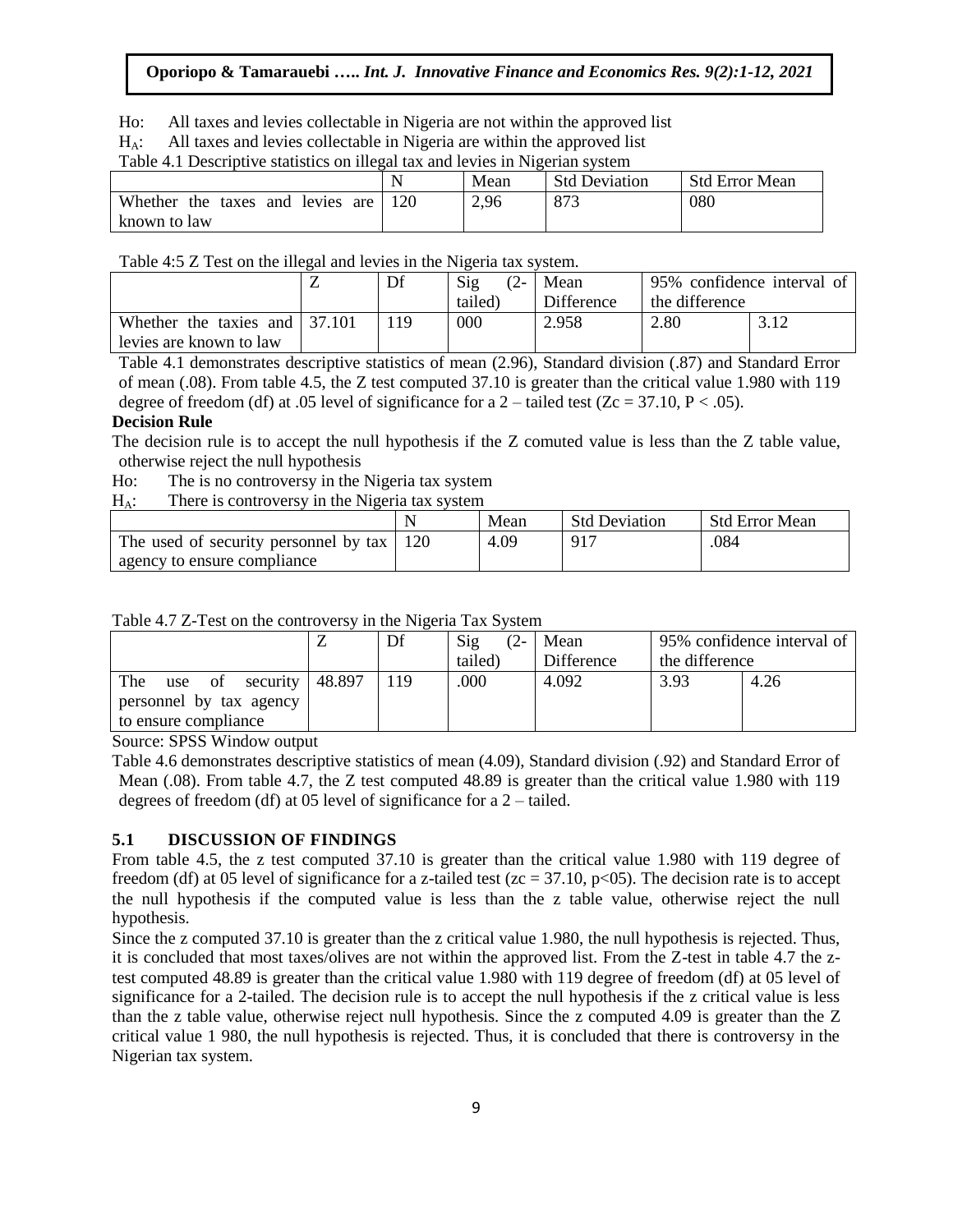Sankay, Olufemi & Filibus (2013) corroborated the above assertion when they asserted that Nigerian tax system is dominated by complex tax laws which are the cause of the multiple tax practice. They argued that the citizen's perception of the deficient tax system is the cause of the controversy between tax prayers and tax authorities. This has reduced taxpayers compliance level.

### **6.1 SUMMARY AND RECOMMENDATION**

The Study examines multiplicity of taxes in Nigeria and its controversy. The research found out that all tiers of government has gone beyond the approved list of collection in order to boost internally generated revenue for development. Also, the researcher concluded that there is controversy in the Nigerian tax system. Incidence of illegal taxes and levies outside the approved list of Decree 1998 has resulted in controversy between taxpayers and tax authorities.

### **6.2 RECOMMENDATION**

The following recommendation will suffice.

- 1. The approved list of taxes and levies should be reviewed to accommodate more items. This will assist in fostering development in all tiers of government. This will also reduce illegality and enhance legitimacy in tax administration.
- 2. The approved list of taxes and levies for collection should be made available to all taxpayers and potential investors.
- 3. The Revenue Allocation Formula should be reviewed. The present revenue allocation is lopsided. This is making state government and local government to seek for alternative means of funding, which has resulted in this monster (multiple taxation).
- 4. Also, the 1998 Decree containing the approved list of taxes and levies for collection should be reviewed equitably. This is in view of the fact that all the items in the concurrent and residual list put together are not up to one item in the exclusive list.
- 5. The state Board of Internal Revenue should use professionals in the assessment and collection of taxes and levies.
- 6. The 1998 Decree no 21 should be harmonized in tandem with the 1999 constitution.
- 7. All tiers of government should streamline the method of assessment and collection of taxes and levies.
- 8. The Joint Tax Board should embark on enlightenment campaign to educate taxpayers.
- 9. Specifically, all incidences of multiple taxation should be collated and investigated by special committee set up by the Joint Tax Board.

#### **REFERENCES**

- Adebisi J. F, & Gbegi D. O. (2013). Effect of multiple taxation on the performance of small and medium scale business enterprises (a study of West African ceramics Ajeokuta, Kogi state) Retrieved on October 3 2015 from www.mcser. org/journal/ index.php/ mjss/ article/view/310.
- Aguolu O. (2014). Taxation and tax management in Nigeria  $6<sup>th</sup>$  ed, Enugu, Ezubooks Ltd.
- Bassey O. U. (2004a). Foundations of companies and petroleum taxation in Nigeria, Lagos, Oscar best Limited.
- Bassey U. O (2012b). Foundations of personal income tax in Nigeria, Owerri, Assumpta press.
- Chand S. (n.d) what is the relationship between single and multiple taxes? Retrieved on October  $3, 2015$  from wwwjourarticlelibrary.com/ $\frac{1}{2}$  /.
- Duru N. (2013) JTB, TIN and the fight against multiple taxation, Thisday July 24, p43, retrieved form on October 3, 2015 [www.latestnigeriannews.com/../](http://www.latestnigeriannews.com/)
- Industry working group (n.d). Position paper on hazards and further implications of multiple taxation and regulation of the communications industry in Nigeria, retrieved on October 3, 2015 from www.ncc.gov.ng/index.php?option=com-document &task=doc...
- Ipaye A. (2010). Multiple taxation: Lagos state government assessment and response. Retrieved from myndff.org/.../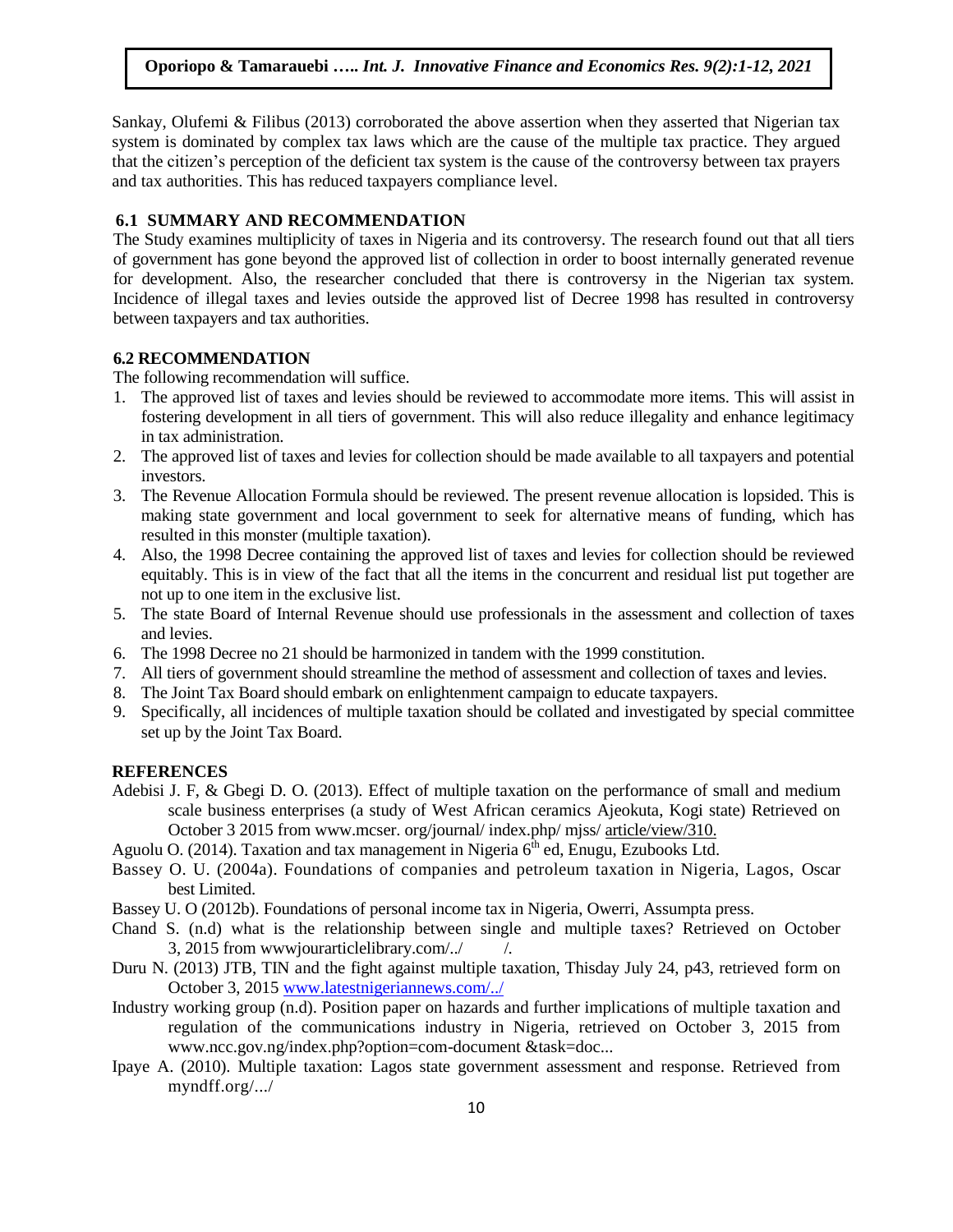- Israel O., Lekpa L., Nzor E. & Peter N. (2014). Nigerian tax system and administration: Implications of multiple taxation on the economy. Retrieved on November, 7, 2015. from [www.iiste.org/journals/index.php/EJBM/article/article/vierofilx/18867.](http://www.iiste.org/journals/index.php/EJBM/article/article/vierofilx/18867)
- Izedonmi P. F. (2005). A manual for academic & professional Research, Lagos, El Faxek publishers & Communications.
- Mieuael O. (2014). Multiple taxation as a bane of business development in Nigeria. Retrieve from on November 7, 2015 www. mcser. og/ journal/ index, phy/ajis/ article/view/ 2070
- National tax policy document- CITN (n.d) retrieved on November 7, 2015 from www-Citen.org/.7tax.../41014b4c2ada690b7a9dd4eb5ae0a20f9a666ddd.pd.
- Ojeka A. S (2011). Tax policy and the growth of Sme's: Implications for the Nigerian economy, retrieved on November 7, 2015 from www. Tiste. Org/journals / index.php /RJF A/enticle/viewfile/182/66
- Ojo S. (2009). Fundamental principles of Nigerian tax,  $2<sup>nd</sup>$  ed. Lagos, ABC venture
- Okereocha C. (2014). Multiple taxation hurting industrialists, business, The nation, March 27,p43 retrieved from their nationalineng. Net >business>industry .
- Onyeukwu H. (2010). Business tax in Nigeria: Controversy of multiple taxation. Retrieved on November 7, 2015 from [http://ng.com-edmicom/in/humphreyonyeukwu.](http://ng.com-edmicom/in/humphreyonyeukwu)
- Oyere M. (2008). Nigerian taxation law: The principles & practice of taxation, Jos, Deka enterprises (Nig) commercial printers.
- Sankay O. C, Olufemi Y. & Filibus I. E. (2010) Multiple tax practices and tax payers' non-compliance attitude in Nigeria retrieved on October, 2015 from [WWW.unilag.edu.ng/opendoc.php?....multiple%20tax%practices%and—](http://www.unilag.edu.ng/opendoc.php?....multiple%20tax%25practices%25and—)
- Ubuntu A. (2010). Multiple taxation, bane of private sector, Thisday, October 4 p33, retrieved on October 3, 2015 from wwwthisdaylive.com.

#### **QUESTIONNAIRE**

- 1. Do you pay tax?
	- a. All the time
	- b. Not at all
	- c. Most times
	- d. Once
- 2. How many taxes do you pay in a year?
	- a. One two
	- b.Three
	- c. More than three
- 3. How many agencies do you pay tax to?
	- a. Two
	- b. Three
	- c. One
	- d. More than three.
- 4. Is the amount fixed?
	- a. Agree
	- b. Disagree
	- c. Indifferent
	- d. Strongly disagree
- 5. Do they consider size of shop?
	- a. Agree
	- b. Disagree
	- c. Strongly disagree
- d. Indifferent